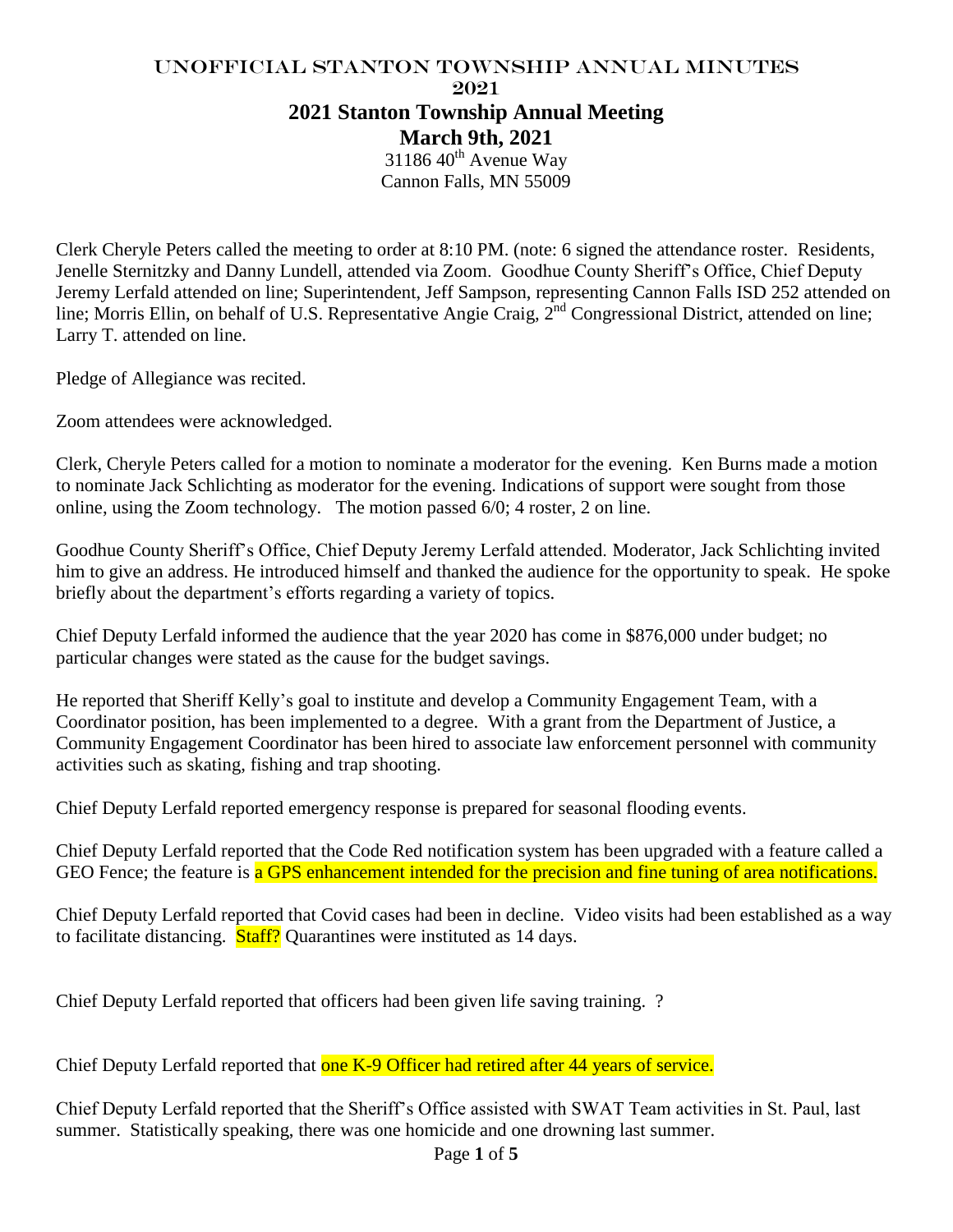Chief Deputy Lerfald invited questions. Hearing none, he thanked the audience for their hospitality. The audience thanked the deputy for attending.

## **Minutes of 2020 Annual Meeting**

Clerk Cheryle Peters read the minutes from the previous Annual Meeting, 2020. Ken Burns made a motion to approve the minutes of 2020, as read. Karen Slininger seconded the motion. The motion passed 6/0; 4 roster, 2 online.

Jack Schlichting called for a motion to suspend reading of the details of "Checks and Deposits." Karen Slininger made a motion to suspend the reading of the details of "Checks and Deposits." Ken Burns seconded the motion. The motion passed 6/0; 4 roster, 2 on line.

## **Road Report for the Year of 2020**

Ken Burns, offered the report as Chairman. Chairman Burns began by stating that Stanton Township was responsible for about 36 miles of roadways. The largest two road expenses are snow removal and summer time maintenance. Summer grading, with the additions of gravel, have helped to re-build Stanton Township gravel roads, to appropriate levels of crowning. Watershed, from the roads, has been much improved. Gravel expenses have been generally reducing, the last three years. This year the gravel expenses were App. \$35,763.85. Ken thanked Danny and the road crew for their consistent diligence in stabilizing the gravel roads.

The township purchased a 2009 Peterbilt plow truck, over the summer, for about \$52,000. The acquisition was made using cash saved, year over year, within the Heavy Equipment Replacement Fund, #204. This was the largest capital outlay for the year 2020.

The township expensed \$18,024 .96 for chloride; reimbursements in the amount of \$6, 569.04 were received from residents and property owners, including Premium Quality Trees in the west end of the township, Sciota Trail area. PQT, the Christmas Tree farm in the Hampton area, also, sent an additional reimbursement amount of \$1404, for chloride, applied in 2019.

Also, regarding township Rights of Way, Ken reported that the township had expensed \$12,560 for Brush Removals near the township roadsides. This includes tree trimmings, removals and chemical burnings, including Buckthorn. A boom mower was rented, for one week, and used every day of that week to trim back encroaching wood, dead or alive. The cost of the mower for the week was \$3,560.

For equipment repairs, the township expensed \$4,700.34. For black top repairs, the township expensed \$1,100.00.

Ken reported that the Fire Fund # 225, expensed \$36,359.93; Randolph/Hampton Fire District, in the amount of \$21,654.56; Cannon Falls Rural Fire Association, in the amount of \$14,705.37.

In July, 2020 the township received \$23,127.01 from FEMA, for reimbursement of flood damage expenses; damages were incurred to Stanton Township roads in 2019.

Ken reported that the township had received \$27,700 as a result of the Coronavirus Aid, Relief and Economic Security Act legislation. The township allocated \$9,489.79 for extra election expenses: cleaning supplies, services and personnel; small amenities used to facilitate additional voter stations i.e., tables, Plexiglas screens and modest threefold screens, for voter privacy; amenities used to provide an additional exit from the Town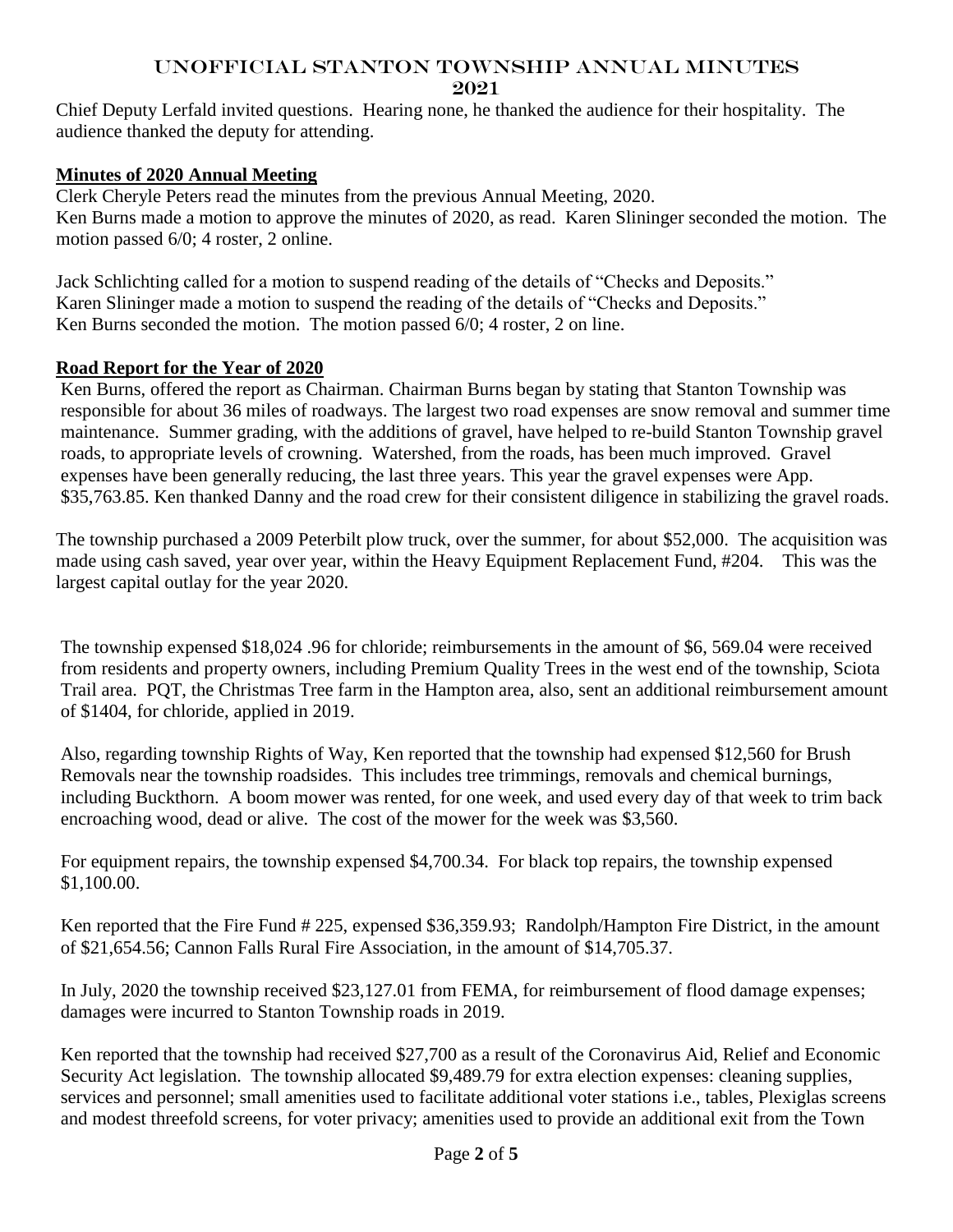Hall; purchases of audio visual equipment, facilitating remote attendance for a variety of official township meetings: cameras, speakers, dedicated lap top, public address system and Zoom subscription expenses.

The township directed CARES funds to: Cannon Falls ISD 252, in the amount of \$10,062.73; Randolph ISD 195 in the amount of \$6,147.48 and the City of Cannon Falls Ambulance Service in the amount of \$2,000, mostly for their extra cleaning and sterilizing expenses. Both school districts and the ambulance unit serve residents within Stanton Township jurisdiction.

Ken reported that the township had applied, to FEMA, for some public assistance in the amount of approximately \$23,000. The township received those funds in 2020.

**Reading of the Board of Audit Report for the Year of 2020-** Clerk Cheryle Peters offered two different financial reports. The mandated CTAS report Schedule 1 was read aloud. The reading of Schedule 9 was suspended. The Treasurer's Report was posted on the bulletin board and was available in copy.

**Questions: Interaction Between Board, Residents and Guests:**Moderator, Jack Schlichting invited Jeff Sampson, Superintendent of Cannon Falls ISD 252 to speak. Mr. Sampson attended via Zoom. He addressed the electorate on 4 categories of concern regarding Cannon Falls Area Schools. The following subject areas will appear on the ballot for the May  $11<sup>th</sup>$ , Referendum:

\*Technology Expenses \*Heating and Ventilation \*Renovations of the Gymnasiums \*Outdoor Activity Areas- Sod, Artificial Turf

Mr. Sampson reported that a consultant issued survey results as: 30% surveyed responded yes; 30% responded no; 40% wanted more information.

Mr. Schlichting invited questions from the audience; none were heard. Jack thanked Mr. Sampson for his appearance.

Mr. Schlichting invited a third guest to speak to the electorate, Mr. Morris Ellin. Mr. Ellin attended via Zoom on behalf of U.S. Representative Angie Craig, 2nd Congressional District. Mr. Ellin described the \$9 million American Rescue Plan. The Township would qualify for \$127,000 for use until 2024. The three areas for expensing funds would be infrastructure including water and sewer, broad band and Covid related increased expenses. Moderator, Jack Schlichting invited questions from the audience. Mr. Ellin addressed questions and thanked the township.

Cheryle Peters reported that the township had received a letter from the Goodhue County Fair, requesting a monetary donation. She stated that the letter did not state an amount.

Cheryle noted that the Goodhue County Historical Society usually sends a letter making a monetary request. The Society had not sent one this year. Some discussion ensued regarding the effects of Covid-19 and protocol on their meetings. Mary Lundell made a motion to donate \$200 to the Goodhue County Historical Society. Mark Anderson seconded the motion. The motion passed by acclamation vote.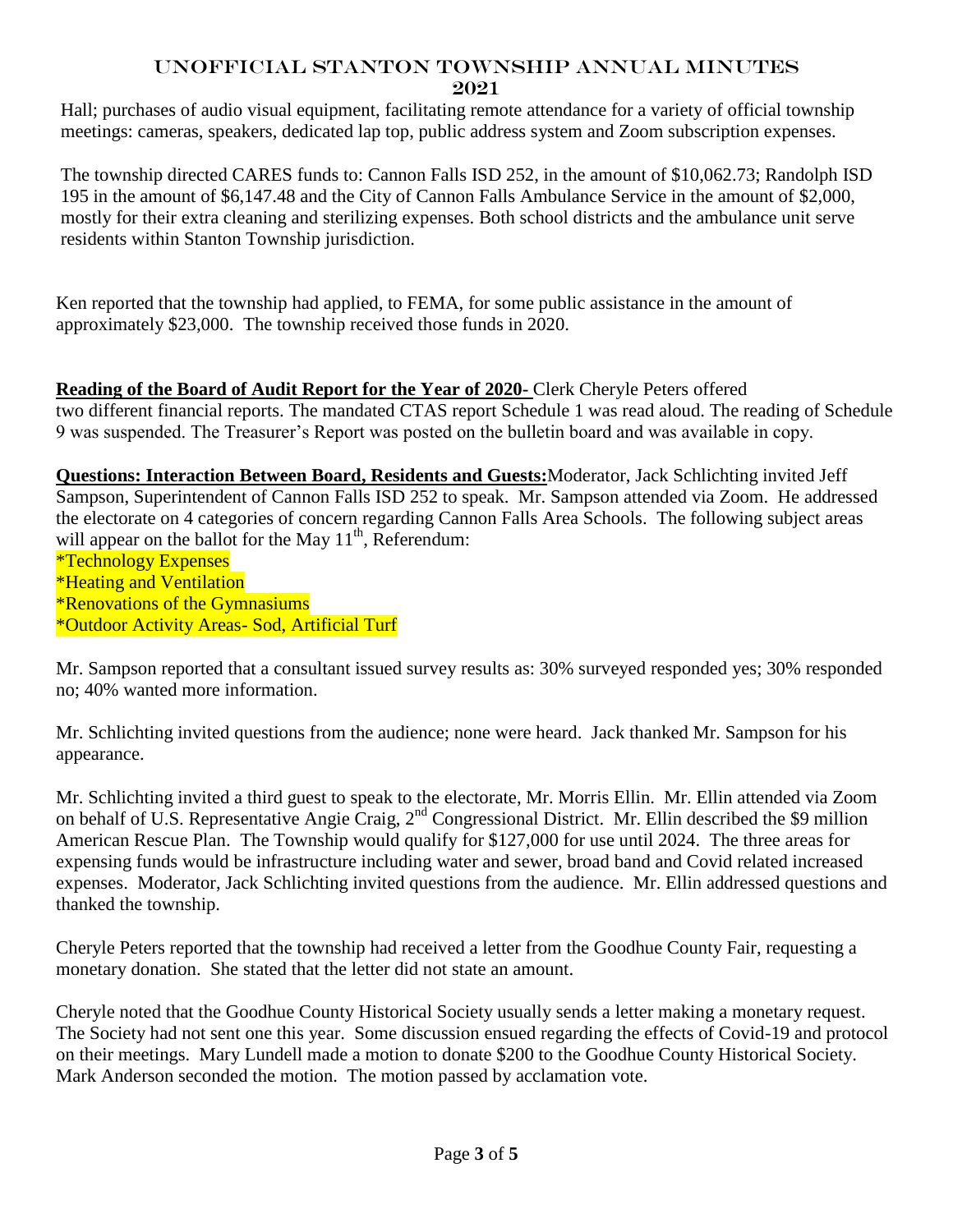# **Review of the Levy and Budget From the Year 2020:**

Board Treasurer, Mary Lundell, summarized and described options.

## **Vote on Levy- Payble in the Year 2022:**

Ken Burns made a motion to levy \$36,000 for the **General Fund**. Mark Anderson seconded the motion. The motion passed; five in the house, two online.

Ken Burns made a motion to levy \$130,000 for the Road and Bridge Fund. Mark Anderson seconded the motion to levy \$130,000 in the **Road and Bridge Fund**. Jack Schlichting amended the motion to levy \$210,000 in the Road and Bridge Fund, allowing for an additional \$80,000 for outlay on the Oxford Mill Road Improvement Project, with the contingency of an award from the Minnesota Department of Transportation, in the amount of \$878, 516. Mark Anderson seconded the motion, as amended, \$210,000. Some discussion ensued; the Levy Certification on the Road and Bridge Fund amount is pending, for later in the year. The motion passed, as amended; five in the house, two online.

Karen Slininger made a motion to levy \$34,000 for the **Heavy Equipment Replacement Fund**. Mark Anderson seconded the motion. The motion passed; five in the house, two online.

Mark Anderson made a motion to levy \$38,000 for the **Fire Fund.** Ken Burns seconded the motion. The motion passed; five in the house, two online.

Ken Burns made a motion to levy \$2,000 for the **Building Fund**. Mark Anderson seconded the motion. The motion passed; four in the house, two online.

Mary summarized the total 2022 Stanton Township Levy as \$320,000; \$80,000 net increase in the total; Karen Slininger made a motion to accept the total Levy, as \$320,000, pending certification. Mark Anderson seconded the motion. The motion passed; four in the house, 2 online.

Ken Burns made a motion to appoint the Beacon as the official newspaper, the Town Hall as the official posting place, Tuesday, March 8<sup>th</sup>, 2022 Annual Meeting date and time. Mary Lundell seconded the motion. The motion passed; five in the house, 2 online.

# **Call for the Election Results of Three Races:**

| <b>Three Year Term Supervisor-Ken Burns -</b> |                      | 22 |
|-----------------------------------------------|----------------------|----|
| <b>Write Ins-</b>                             | <b>Danny Lundell</b> | 04 |
| <b>Blank Ballot</b>                           |                      | 00 |
| <b>Total Voters</b>                           |                      | 26 |